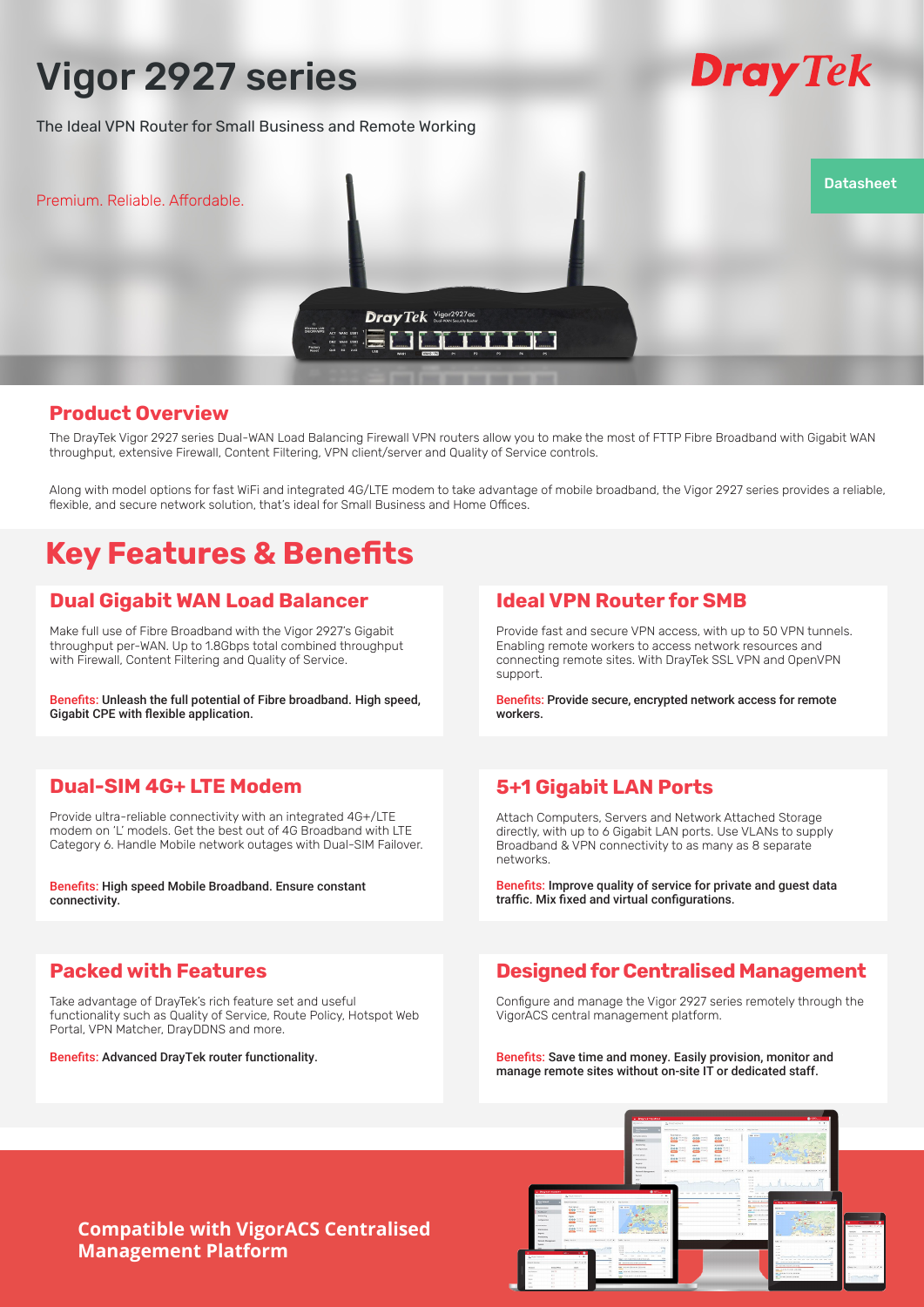# Dray Tek

# **Key Specification**

- Dual-WAN Gigabit Ethernet WAN Router with Load Balancing & Failover
- Up to 950Mbps Throughput per WAN interface, 1800Mbps in total
- Up to 300Mbps IPsec VPN Throughput
- 50 LAN-to-LAN & Remote Teleworker VPN Tunnels
- 25 DrayTek SSL VPN or OpenVPN Tunnels
- 5+1 x Gigabit RJ-45 LAN Ports
- 4G/LTE with dual-SIMs for second backup telco ('L' models)
- AC1300 11ac 'Wave 2' Dual Band Wireless ('ac' models)
- 8 LAN Subnets with VLANs (Port-based / 802.1q)
- **SPI Firewall and Content Filtering**
- Optional VigorCare Available
- Compatible with VigorACS central management platform



# **Technical Specification (UK Hardware Spec.)**

### Physical Interfaces

- WAN Ports: 1x Gigabit Ethernet (1G/100M/10M), RJ-45
- LAN Ports: 5x Gigabit Ethernet (1G/100M/10M), RJ-45
- WAN/LAN Switchable Port: 1x Gigabit Ethernet (1G/100M/10M), RJ-45 • 2x USB 2.0 Ports for 3G/4G Modem, thermometer or Printer
- or 1x USB 2.0 Port ('L' models)
- 
- 2x Removable Wireless antennas (wireless models) • 2x Removable 4G/LTE Wireless antennas ('L' models)
- Wireless On / Off / WPS button
- Recessed Factory Reset button

## **Performance**

- NAT Performance:
	- 950 Mb/s NAT Throughput for Single WAN with Hardware Acceleration
	- 1.8Gb/s Total NAT Throughput for Dual WAN with
	- Hardware Acceleration
	- 800 Mb/s NAT Throughput per WAN • 60,000 NAT Sessions
- VPN Performance:
	- 300 Mb/s IPsec (AES256) VPN Performance
	- 800 Mb/s Hardware Accelerated IPsec VPN Performance
		- (requires f/w 4.2.1)
		- 120 Mb/s SSL VPN Performance
	- Max. 50 Concurrent VPN Tunnels • Max. 25 Concurrent SSL VPN / OpenVPN Tunnels
- WAN Interfaces
- WAN1: Gigabit Ethernet
- WAN2: Gigabit Ethernet
- WAN3: 2.4GHz Wireless WAN ('ac' models)
- WAN4: 5GHz Wireless WAN ('ac' models) • WAN5: 4G/LTE USB Modem (not included)
- or Integrated 4G/LTE Category 6 Modem ('L' models only) • WAN6: 4G/LTE USB Modem (not included)

### Internet connection

- Load Balancing: IP-based, Session-based
- Hardware Acceleration
- 802.1p/q Multi-VLAN Tagging
- Multi-VLAN/PVC
- 2.4GHz & 5GHz Simultaneous Wireless WAN ('ac' models only) • WAN Active on Demand: Link Failure, Traffic Threshold
- Connection Detection: PPP, ARP Detect, Ping Detect
- WAN Data Budget
- Dynamic DNS
- DrayDDNS with automated LetsEncrypt Certificates **New!** Full Feature-set Hardware Acceleration (requires f/w 4.2.1):
- Hardware Accelerated Quality of Service
- Multi-WAN Data Budget Traffic Graph & Data Flow Monitor
	-
	- Bandwidth Limit
- IPv4 Connection Types: PPPoE, DHCP, Static IP, PPTP/L2TP • IPv6 Connection Types:
- Ethernet: PPP, DHCPv6, Static IPv6, TSPC, AICCU, 6rd, 6in4 Static Tunnel
	- 4G/LTE Modem & USB 4G/LTE Modem: TSPC, AICCU

- Integrated 4G LTE Modem Features ('L' models) Dual-SIM Failover
- 4G LTE Category 6 Modem with fallback to 3G / GPRS
- Unlocked to any network (BT, EE, 3, 02, Vodafone, Eircom)
- 4G LTE Max Data Rates:
- 300Mbps Downlink (Category 6) • 50Mbps Uplink (Category 6)
- 4G LTE (FDD) Bands: 1, 3, 5, 7, 8, 20, 28, 32
- 4G LTE (TDD) Bands: 38, 40, 41
- 3G (WCDMA/HSPA+/UMTS) Bands: 1, 3, 5, 8
- 2x LTE Antennas included with 1m extension cables
- Per-SIM-Card WAN Data Budget
- 2x Standard-Size SIM-Card Slots
- Removable SIM slot cover
- SMS Inbox Send & Receive SMS text messages
- SMS Router Commands Status Report, Reboot via text message • LTE Bridge – **New!**

### Wireless Features ('ac' models)

- AC1300 11ac 'Wave 2' Dual Band Wireless ('ac' models):
	- 802.11ac 2x2 wireless access point
	- Compatible with 802.11a/b/g/n wireless
	- Dual-band (2.4/5Ghz) simultaneous wireless
	- Up to 866Mbps PHY rate at 80MHz with 5GHz • Up to 400Mbps PHY rate at 40MHz with 2.4GHz
	- Channel Bandwidth: 20/40MHz for 2.4GHz, 20/40/80MHz
	- for 5GHz
	- MU-MIMO
- Tx Beamforming • Mesh Root support with DrayTek VigorAP Mesh Nodes – **New!** (requires f/w 4.2.2)
- Up to 4 SSIDs per radio band
- Extended 5Ghz Band Channels 36-48, 52-64, 100-140
- Wireless Optimisation: Airtime Fairness, AP-Assisted Mobility,
- Band Steering • Bandwidth Management (Per Station / Per SSID)
- WMM (Wireless MultiMedia)
- WPS WiFi Protected Setup
- Station Control Time limited wireless connectivity per Station (e.g. 1 hour)
- EAPOL Key Retry Disable EAPOL Key Retry to protect unpatched WLAN clients from KRACK

Email: **info@draytek.co.uk** Telephone: **+44 345 5570 007**

Specifications, content and product availability are subject to change and may differ from country to country. Actual Performance may vary depending on applications, usage, environment and other factors Full specifications are available at **https://www.draytek.co.uk**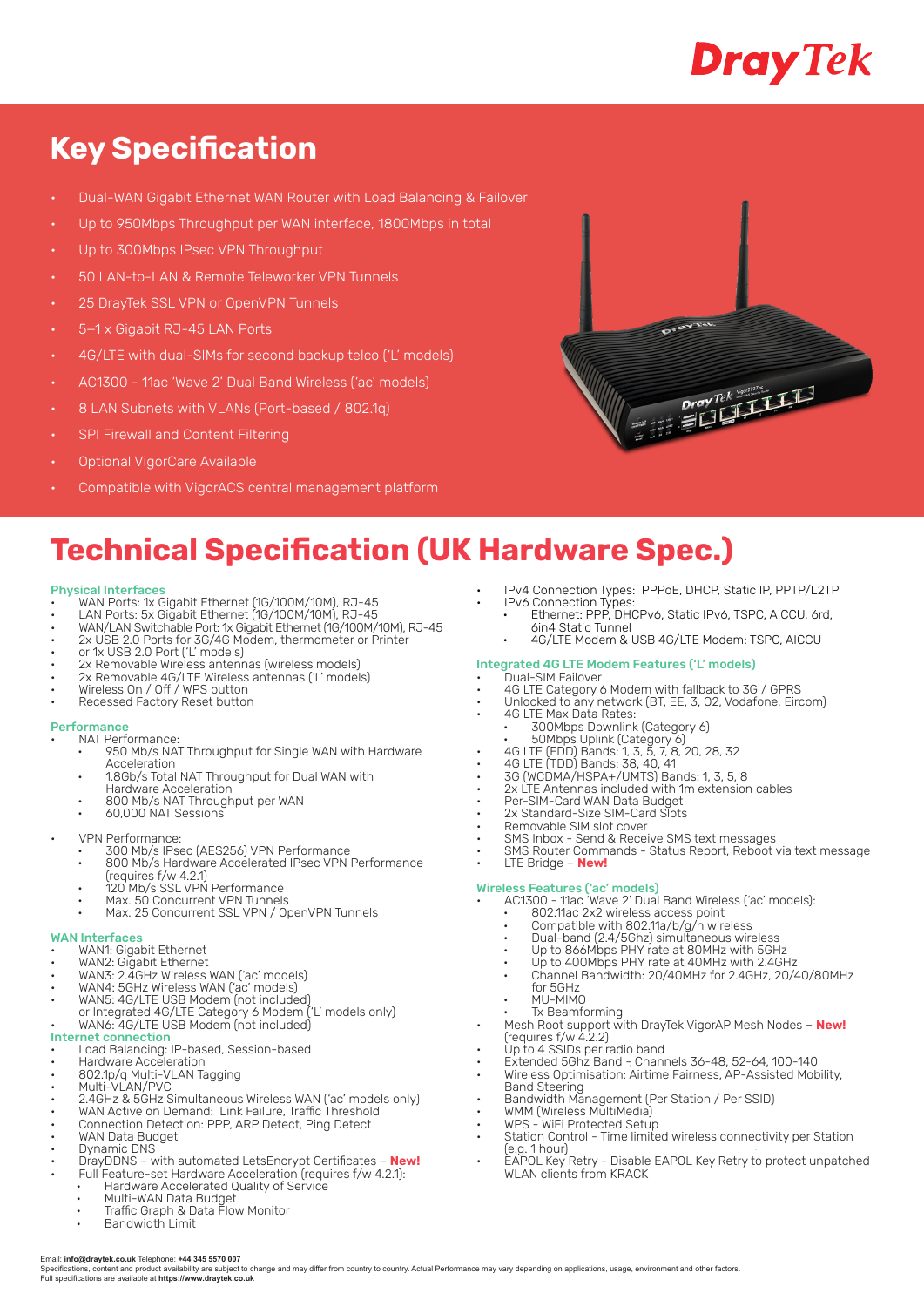# **Dray** Tek

# **Technical Specification (UK Hardware Spec.) (cont.)**

## Wireless Features ('ac' models) (cont.)

- Wireless Security:
- WPA2 • WPA3 – **New!** (requires f/w 4.2.2)
- Pre-Shared Key authentication
- Enterprise 802.1x authentication
- WEP/WPA for Legacy Clients
- Access Control Blacklist / Whitelist client MAC addresses per SSID

## Firewall & Content Filtering

- IP-based or User-based Firewall Policy
- User-based Time Quota
- DoS Attack Defence
- Spoofing Defence
- Content Filtering:
	- Application Content Filter
	- URL Content Filter
	- DNS Keyword Filter
	- Web Features
	- Web Category Filter (requires GlobalView subscription)

### NAT Features

- NAT Port Redirection
- Open Ports
- Port Triggering
- DMZ Host • UPnP
- 
- ALG (Application Layer Gateway): SIP, RTSP, FTP, H.323 • VPN Pass-Through: PPTP, L2TP, IPsec

### NAT Features

- Auto Configuration
- NAT Port Redirection
- Open Ports
- Port Triggering • DMZ Host
- UPnP
- ALG (Application Layer Gateway): SIP, RTSP, FTP, H.323
- VPN Pass-Through: PPTP, L2TP, IPsec

### LAN Management

- 802.1q Tag-based, Port-based VLAN
- Up to 8 LAN Subnets (NAT or Routing mode selectable per LAN interface)
- Up to 16 VLANs
- DMZ Port
- **DHCP Server:**
- Multiple IP Subnet
- pic in Gubrict<br>Custom DHCP Options
- Bind-IP-to-MAC
- DHCP Pool Count up to 1022 addresses for LANs 1-3 • DHCP Pool Count up to 253 addresses for LANs 4-8
- **LAN IP Alias**
- Wired 802.1x Port Authentication
- 
- Port Mirroring Local DNS Server
- Conditional DNS Forwarding
- Hotspot Web Portal
- Hotspot Authentication: Click-Through, Social Login, SMS PIN, Voucher

## Networking Features

- Policy-based Routing: Protocol, IP Address, Port, Domain/ Hostname, Country
- High Availability: Active-Standby, Hot-Standby
- DNS Security (DNSSEC)

Email: **info@draytek.co.uk** Telephone: **+44 345 5570 007**

Full specifications are available at **https://www.draytek.co.uk**

• Local RADIUS server

- SMB File Sharing (Requires external storage)
- Multicast: IGMP Proxy, IGMP Snooping & Fast Leave, Bonjour
- Routing Features: IPv4 & IPv6 Static Routing, Inter-VLAN Routing,

## VPN

- Up to 50 active VPN tunnels including up to 25 SSL VPN or OpenVPN Tunnels
- Up to 16 Hardware Accelerated 800Mb/s IPsec tunnels **New!**  (requires f/w 4.2.1)
- LAN-to-LAN Dial-In VPN Server & Dial-Out VPN Client
- Teleworker-to-LAN Dial-In VPN Server
- User Authentication: Local, RADIUS, LDAP, TACACS+, mOTP
- IKE Authentication: Pre-Shared Key and Digital Signature (X.509)
- Encryption: MPPE, DES, 3DES, AES (128/192/256)
- Authentication: SHA-256, SHA-1
- VPN Trunk (Redundancy): Load Balancing, Failover
- Dead Peer Detection (DPD) • IPsec NAT-Traversal (NAT-T)
- Virtual IP Mapping Resolve VPN IP subnet/range conflicts
- DHCP over IPsec
- DrayTek VPN Matcher Connect to a VPN router that's behind NAT/CG-NAT - **New!**
	- VPN Protocols:
	- IPsec IKEv1, IKEv2, IKEv2 EAP
	- IPsec-XAuth • DrayTek SSL VPN
	- OpenVPN
	- **GRE** over IPsec
	- PPTP
	- L2TP, L2TP over IPsec

## Bandwidth Management

- IP-based Bandwidth Limit
- IP-based Session Limit • User-based Data Quota
- QoS (Quality of Service):
	- Classify via TOS, DSCP, 802.1p, IP Address, Service Type
	- 4 Priority Queues
	- App QoS
	- VoIP Prioritization

### Operating Requirements

- Rack Mountable (Optional Vigor RM1 mounting bracket required)
- Wall Mountable
- Temperature Operating: 0 °C ~ 45 °C
- Storage: -25 °C ~ 70 °C
- Humidity 10% ~ 90% (non-condensing)

Power Requirements : 220-240VAC

Screws & wall plugs for wall mounting • 2m Cat-5e RJ-45 Network Cable

• 2x Detachable LTE Antennas ('L' models) • 2x 1m LTE Extension Base ('L' models • DC 12V Power Supply with UK Plug

• 2x Detachable Wireless LAN Antennas ('ac' models)

- Power Consumption:
	- 24 watts ('ac' model) • Operating Power: DC 12V (via external PSU, supplied)
	- Dimensions:

Box Contents

ffer from country to country. Actual Performance may vary depending on applications, usage, environment and other fa

- 241mm Width
- 165mm Depth • 44mm Height • Weight: 630g (ac model)

• Warranty : Two (2) Years RTB

• Vigor 2927 series router • Quick Start Guide